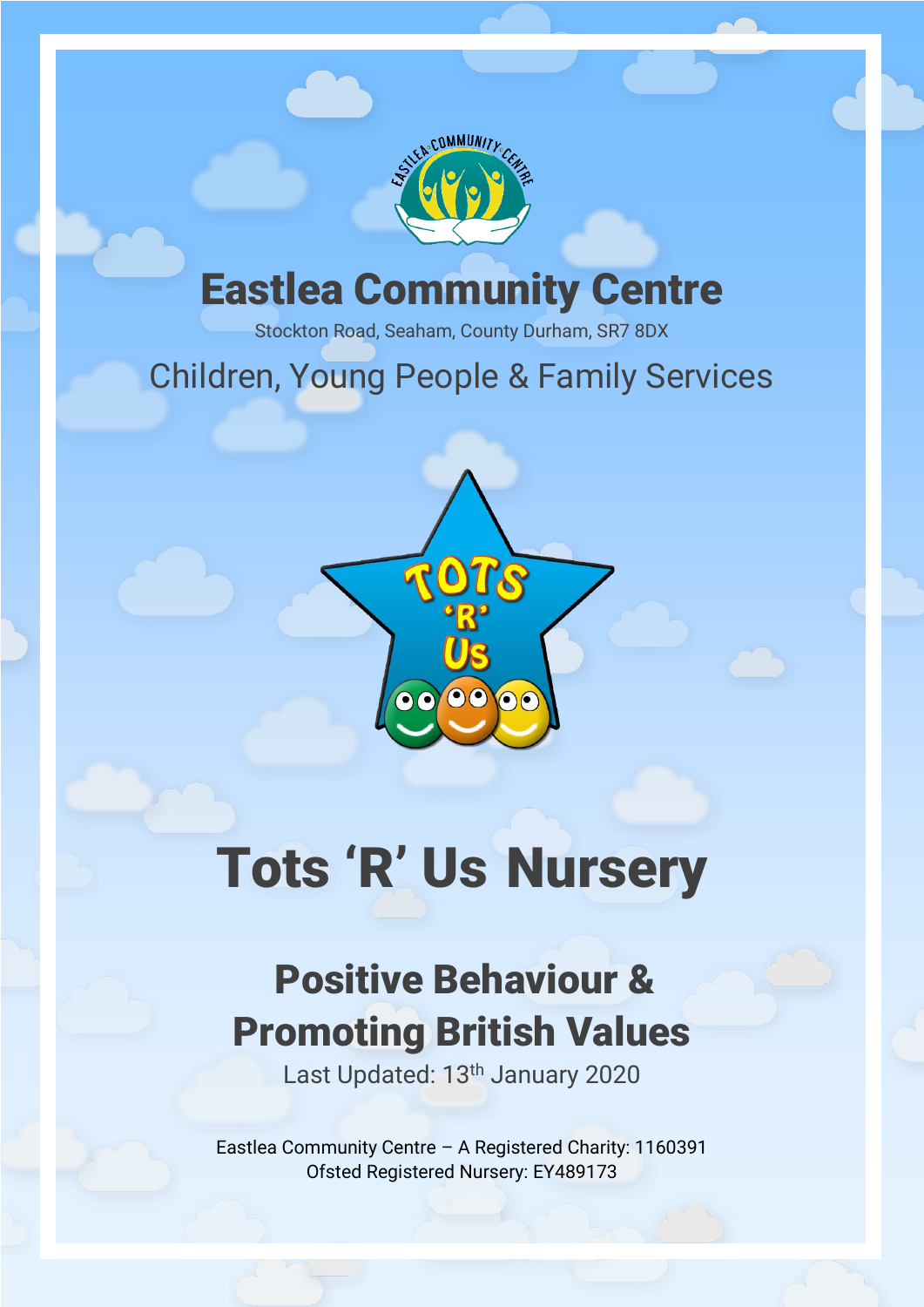#### **Positive Behaviour and Promoting British Values**

We believe that children flourish best when their personal, social and emotional needs are met and where there are clear and developmentally appropriate expectations for their behaviour. Where appropriate, children will be encouraged to consider the impact their behaviour has on the people, places and objects around them; and to consider the views, feelings, needs and rights of others. We aim to work towards a situation in which children can develop self-discipline and self-esteem in an atmosphere of mutual respect and encouragement and believe that children should be courteous towards others, children and adults alike. We will positively promote good behaviour and value co-operation and a caring attitude to enable children to develop as responsible members of society. These principles are embedded in the promotion of British Values across the Nursery environment.

We have a named person in the Nursery who is responsible for supporting personal, social and emotional development, including issues concerning behaviour.

#### **Our named person is Melissa Singh – Deputy Manager (Behaviour Coordinator)**

The Behaviour Coordinator is required to:

- Keep up-to-date with legislation, research and thinking on promoting positive behaviour and on handling children's behaviour where it may require additional support
- Access relevant sources of expertise on promoting positive behaviour to support personal, social and emotional development
- Support staff, volunteers and students by providing relevant in-house training on promoting positive behaviour
- Report to the Nursery Manager / Special Educational Needs Coordinator (SENCO)

#### **The Statutory framework for the early year's foundation stage states:**

#### *'Managing Behaviour*

*3.52. Providers are responsible for managing children's behaviour in an appropriate way. Providers must not give corporal punishment to a child. Providers must take all reasonable steps to ensure that corporal punishment is not given by any person who cares for or is in regular contact with a child, or by any person living or working in the premises where care is provided. Any early year's provider who fails to meet these requirements commits an offence. A person will not be taken to*  have used corporal punishment (and therefore will not have committed an offence), where *physical intervention\* was taken for the purposes of averting immediate danger of personal injury to any person (including the child) or to manage a child's behaviour if absolutely necessary. Providers, including child-minders, must keep a record of any occasion where physical intervention is used, and parents and/or carers must be informed on the same day, or as soon as reasonably practicable.* 

*3.53. Providers must not threaten corporal punishment, and must not use or threaten any punishment which could adversely affect a child's well-being.*

#### *\*Physical intervention is where practitioners use reasonable force to prevent children from injuring themselves or others or damaging property.'*

#### **How we aim to achieve positive behaviour:**

#### **Create a positive learning environment**

- Staff, volunteers and students model appropriate behaviours e.g. speaking in a pleasant voice, playing cooperatively, sharing, being polite, tiding up, and being kind to others
- Staff, volunteers and students respond positively to children giving help, care, encouragement and attention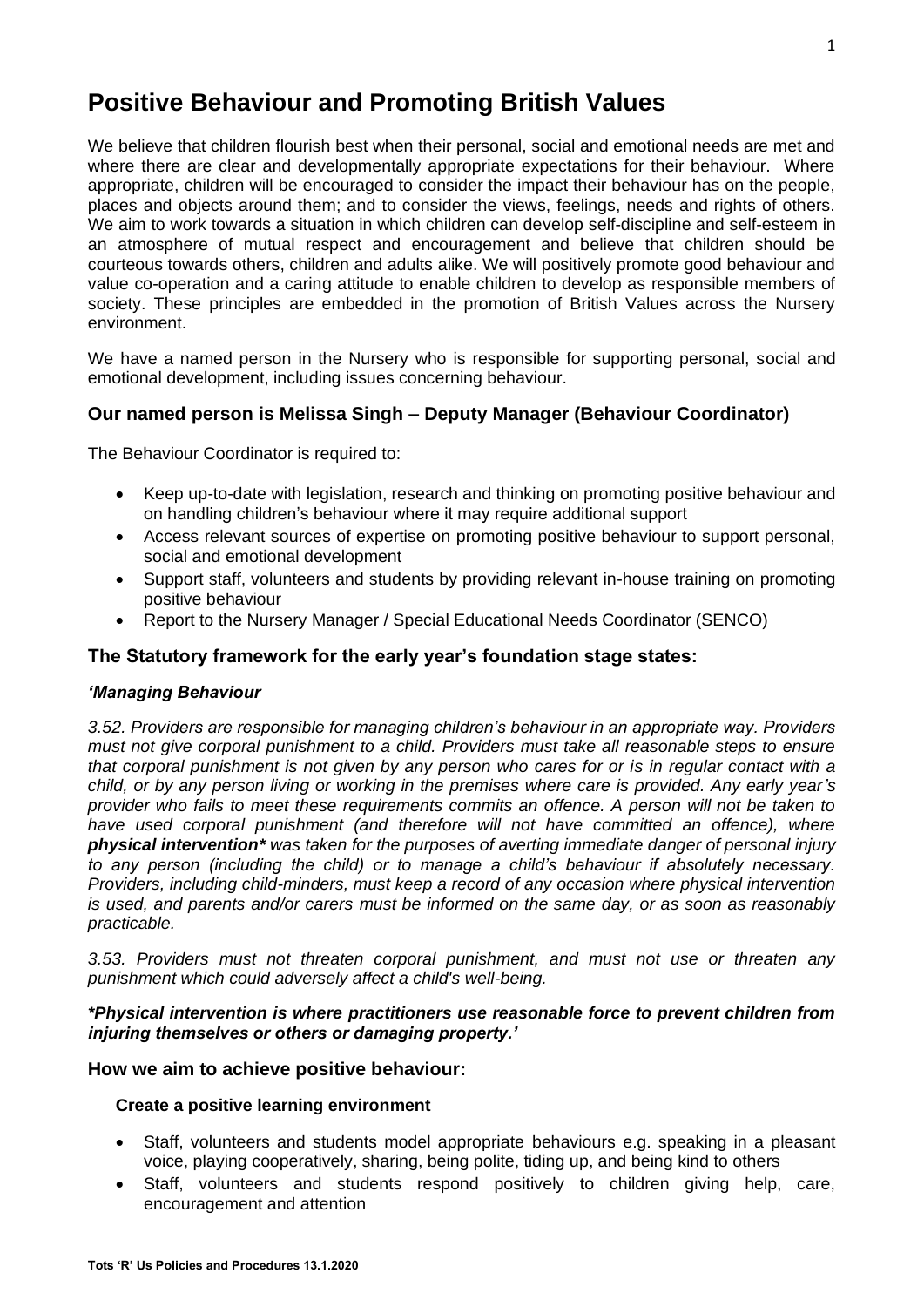- Questions and prompts are used to respond to child initiated interactions to promote language, problem solving, social and emotional development
- Staff, volunteers and students use verbal, and nonverbal prompts to teach new skills
- Considerate behaviour such as kindness and willingness to share are acknowledged
- Staff, volunteers and students support children in developing self-esteem, confidence, a sense of belonging, and of being valued

#### **Have realistic expectations**

- Children are individuals and develop at different rates and need to be developmentally ready before they can learn a new skill
- All children make mistakes and most are not intentional
- Behaviours will be handled in a developmentally appropriate way
- Very young children are unable to regulate their own emotions, such as fear, anger or distress, and require sensitive adults to help them do this
- Staff, volunteers and students will remain calm and patient, helping children to manage their feelings and talk about them to help resolve issues and promote understanding
- Staff, volunteers and students will be aware that some behaviour may arise from a child's special needs
- A child may have insufficient language skills to express him or herself and may feel frustrated
- Children do need their own time and space, it is important to acknowledge children's feelings and to help them understand how others might be feeling
- A child may be exposed to levels of aggressive behaviour at home and may be at risk emotionally, or may be experiencing child abuse. If abuse is suspected, the Nursery's Child Protection and Safeguarding Children policy should be followed

#### **Use assertive discipline**

- Assertive discipline involves being consistent, responding immediately and modelling how to behave appropriately in an age and stage appropriate manner
- Staff, volunteers and students value children's individuality whilst expecting reasonable behaviour
- When staff, volunteers and students respond to unwanted behaviour they will remain calm and will not raise their voices
- When children behave in inconsiderate ways, staff, volunteers and students will help them understand the outcomes of their action and support them in learning how to cope more appropriately
- It will always be made clear that it is the behaviour that is unacceptable not the child
- An alternative to the undesirable behaviour will be discussed with the child, to help them deal with the situation next time it happens
- Distracting and redirecting children's activities are ways of discouraging unwanted behaviours
- Using descriptive praise to encourage behaviours we would like to see more often

#### **Managing unwanted behaviours**

In all cases, inappropriate behaviour will be dealt with at the time of the incident and where possible by the key person, who has built up a relationship gained knowledge of their key children. Staff will use a variety of techniques depending on the child and the behaviour. These include:

- **Establishing clear ground rules**–e.g. reminding of rules i.e. 'we walk indoors'
- **Planned ignoring**–paying no attention to a minor behaviour i.e. saying a rude word
- **Give clear calm instructions** –explain clearly, what you would like the child to do, giving praise when completed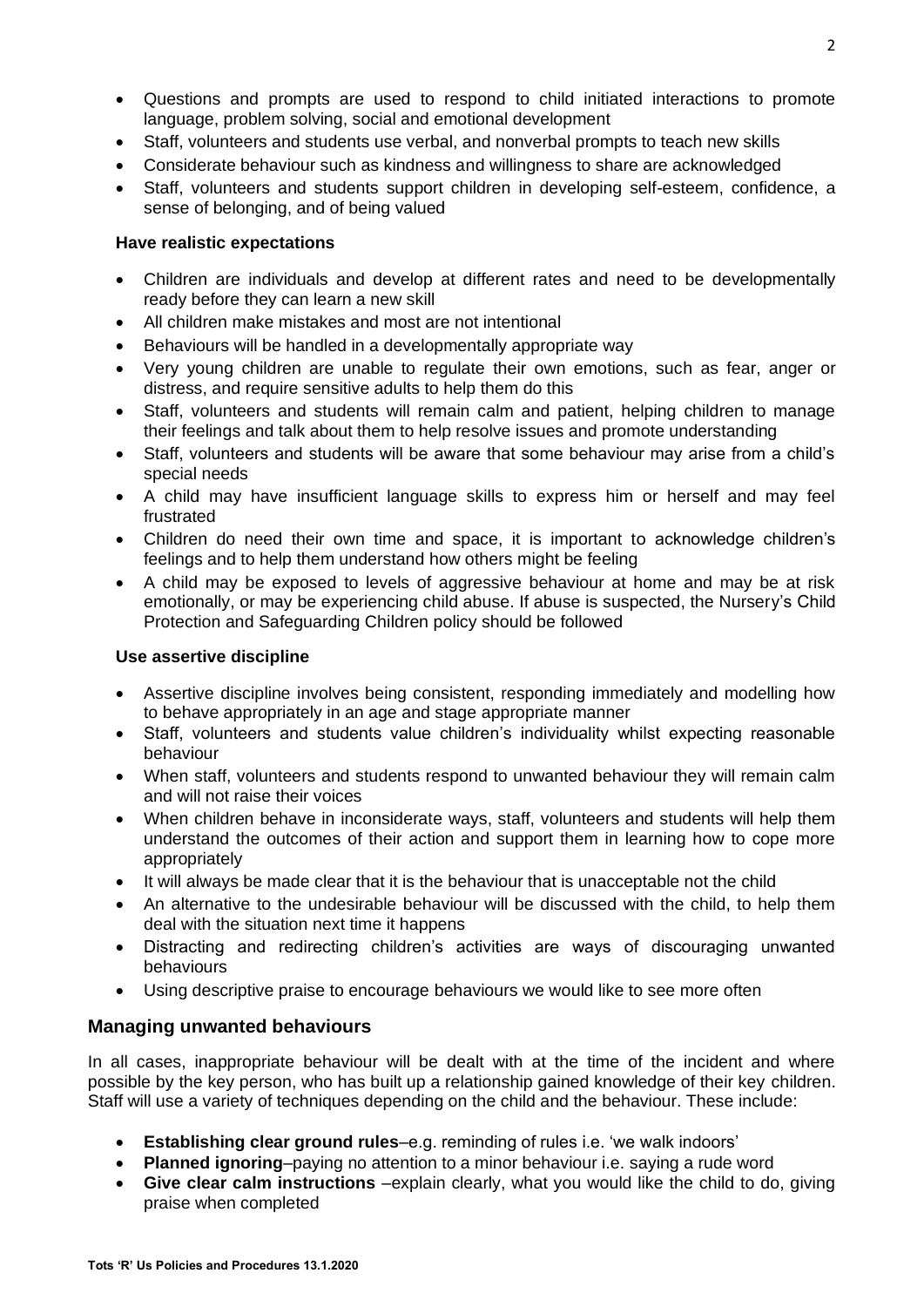• **Logical consequences / quiet time** withdrawing the activity or removing the child from the activity for a set amount of time if the behaviour continues after you have asked the child to stop

Where unwanted behaviour is on-going and a cause for concern, staff will use observations to establish any patterns underlying the behaviour. In consultation with parents, a plan may be put in place to support management of the unwanted behaviour and ensure consistency in how this is dealt with.

We use **physical restraint**, such as holding, only to prevent physical injury to children or adults and/or serious damage to property. All incidents of physical restraint will be reported to the Nursery Manager and are recorded on the 'Behaviour Management – Physical Intervention Record' form in the child's personal file (what happened, what action was taken and by whom, and the names of witnesses). This is to ensure that policy guidelines are followed, to inform parents, to prevent misunderstanding or misinterpretation of the incident, and to provide a record for any future enquiry. The child's parent is informed on the same day. Where an incident is not serious enough to require a form it is still good practice to inform parents.

#### **Hurtful behaviour**

- Most children under the age of five will at some stage hurt or say something hurtful to another child, especially if their emotions are high at the time, but it is not helpful to label this behaviour as 'bullying'. For children under five, hurtful behaviour is usually momentary and spontaneous
- We help a child to understand the effect that their hurtful behaviour has had on another child; we encourage a child to say sorry where it is clear that they are genuinely sorry
- We focus our attention on the child that was the subject of the hurtful behaviour, offering them comfort and reassurance
- Young children behave in hurtful ways towards others because they have not yet developed the means to manage intense feelings that sometimes overwhelm them
- We help children recognise and understand their feelings by naming them and helping children to express them, making a connection verbally between the event and the feeling. "Emily took your doll, and you were enjoying playing with it. Did it make you feel angry?" Older children will be able to verbalise their feelings better, talking through themselves the feelings that motivated the behaviour
- We help young children learn to empathise with others, understanding that they have feelings too and that their actions impact on others' feelings
- Skills such as sharing and turn taking take time to develop. Children need repeated experiences supported by patient adults and clear boundaries
- In cases of serious misbehaviour, such as racial abuse, we make clear the unacceptability of the behaviour and attitudes, by means of explanations rather than personal blame

Bullying can occur in children five years old and over and in younger children when they have reached a stage of cognitive development where they are able to plan to carry out a premeditated intent to cause distress in another. We take bullying very seriously. Bullying involves the persistent physical or verbal abuse of another child or children. It is characterised by intent to hurt, often planned, and accompanied by an awareness of the impact of the bullying behaviour.

#### **If a child hurts another child or children:**

- We give reassurance to the child or children who have been hurt, showing that we are able to listen to their concerns and act upon them
- We intervene to stop the child from harming the other child or children
- We explain to the child why her/his behaviour is not acceptable
- We help the child to recognise the impact of their actions
- We make sure that children receive positive feedback for considerate behaviour and are given opportunities to practise and reflect on considerate behaviour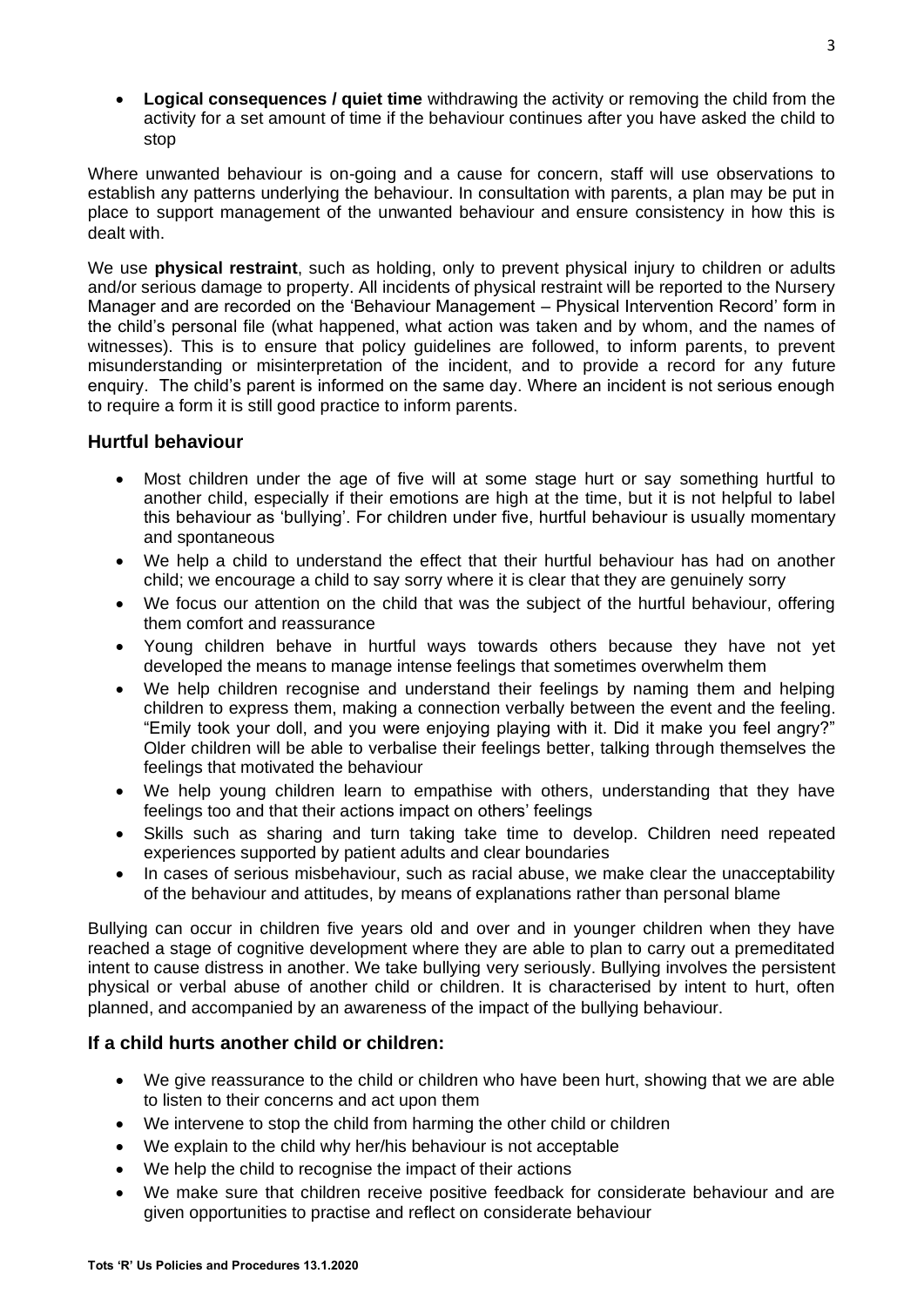- We do not label children as 'bullies'
- We recognise that children may be experiencing bullying themselves, be subject to abuse, or other circumstances causing them to express their anger in negative ways
- Children are often unable to empathise with others and we do not insist that they say sorry unless it is clear that they feel genuine remorse for what they have done
- We use visual emotion cards as a teaching tool to help our children understand how they express their emotions and to help understand what emotions others around them may be feeling
- We discuss what has happened with the parents of the child who has hurt another child to discuss with them ways for handling the child's behaviour
- We discuss what has happened to the parents of the child who has been hurt, explaining that the child who hurt their child is being helped to adopt more acceptable ways of behaving
- We will offer support and reassurance to the child that has been hurt

#### **Rough and tumble play, fantasy aggression and weapons**

Young children often engage in play that has aggressive themes, such as superhero and weapon play; some children appear pre-occupied with these themes, but their behaviour is not necessarily a precursor to hurtful behaviour or bullying, although it may be inconsiderate at times and may need addressing.

- Teasing and rough and tumble play are normal for young children and acceptable within limits. We regard these kinds of play as pro-social and not as problematic or aggressive
- We will develop strategies to contain play that are agreed with the children, and understood by them, with acceptable behavioural boundaries to ensure children are not hurt
- We recognise that fantasy play also contains many violently dramatic strategies, blowing up, shooting etc., and that themes often refer to 'goodies and baddies' and as such offer opportunities for us to explore concepts of right and wrong
- We are able to tune in to the content of the play, perhaps to suggest alternative strategies for heroes and heroines, making the most of 'teachable moments' to encourage empathy and lateral thinking to explore alternative scenarios and strategies for conflict resolution
- Many children will invariable play with weapons, using their finger as a gun at the very least. This play is often reflecting what they have observed or experienced. As with other forms of play weapon play will be carefully observed and used as an opportunity to develop children's appropriate understandings

#### **Staffing**

- We familiarise new staff, volunteers and students with our behaviour policy and guidelines for behaviour
- All staff, volunteers and students are required to provide a positive model of behaviour by treating children, parents and one another with friendliness, respect and courtesy
- Staff, volunteers and students will not humiliate, ridicule, use or threaten physical punishment. Techniques intended to single out a child will not be used e.g. A 'naughty chair'
- Staff will not use an area, i.e. the quiet area, as part of the discipline process (by sending a child for bad behaviour), so children do not see these as negative areas
- We recognise that codes for interacting with other people vary between cultures and require staff to be aware of, and respect, those used by members of the Nursery

#### **Partnership with parents**

We work in partnership with children's parents. Their key person regularly informs parents about their children's behaviour. We work with parents to address recurring inconsiderate behaviour, using our observation records to help us to understand the cause and to decide jointly how to respond appropriately.

 $\Delta$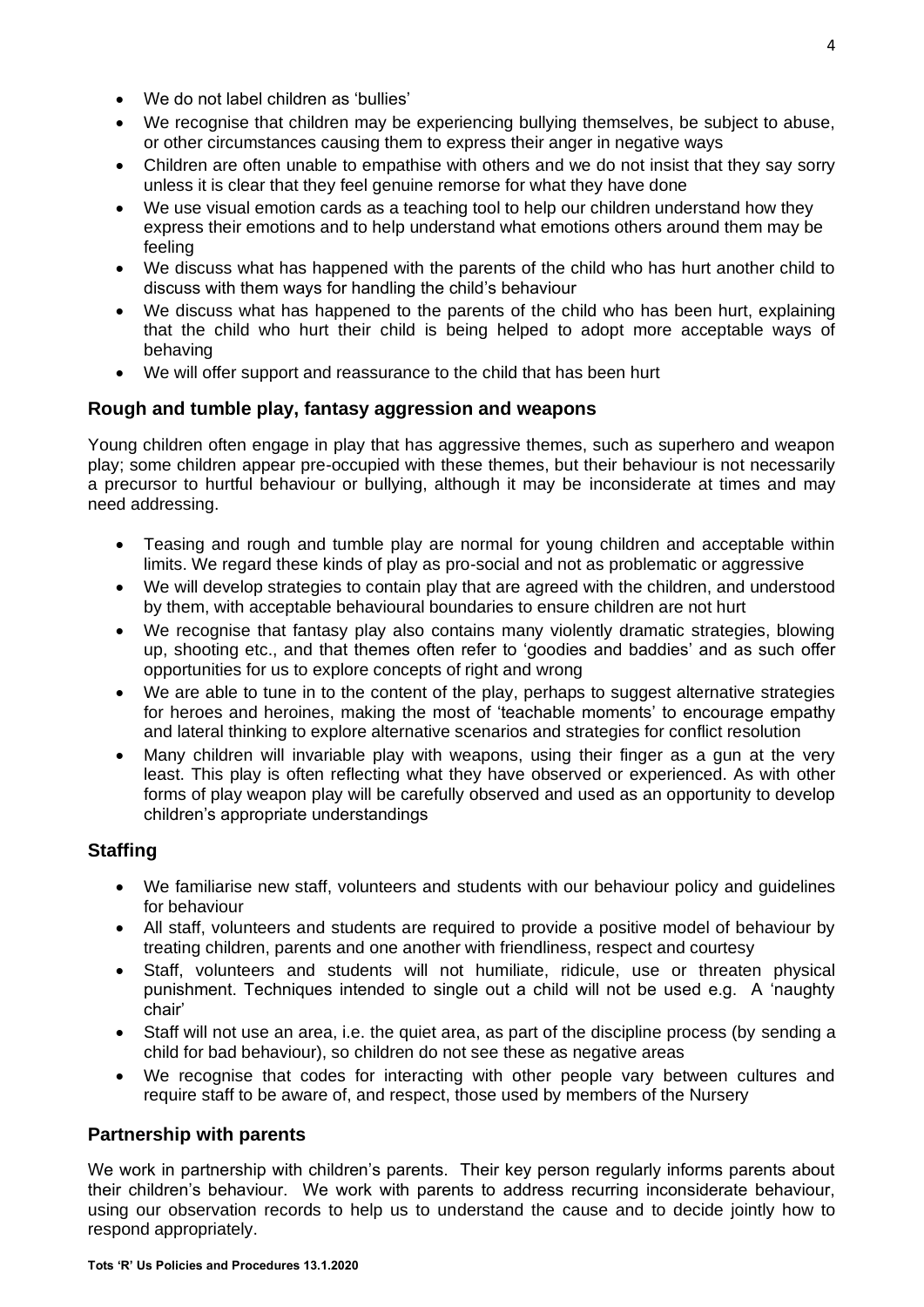- Staff/key person will share with parents what strategies they are using to discourage the behaviour so we can work together to ensure consistency
- If a serious incident occurs, an incident form will be completed and parents informed
- Where a child's behaviour continues to give cause for concern, staff/key person will consult with parents/carers about possible ways in to support the child
- Staff/key person will seek support from the Behaviour Coordinator
- We may advise and support parents to seek specialist advice (for example, sometimes hearing or speech problems lead to difficulties in understanding rules)
- Behaviours that result in concern for the child and/or other will be discussed between the key person, the Behaviour Coordinator and the Special Educational Needs Coordinator (SENCO). During the meeting, the key person will use their knowledge and assessments/observations of the child to share any known influencing factors (new baby, additional needs, illness etc.) in order to place the behaviour into context. Appropriate adjustments to practice will be agreed and if successful normal monitoring resumed
- If the behaviour continues to reoccur and remain a concern then the key person and the Behaviour Coordinator should liaise with the parents to discuss possible reasons for the behaviour and agree the next steps. If a cause for the behaviour is not known or only occurs whilst in the Nursery then the Behaviour Coordinator will suggest using a focussed intervention approach to identify a trigger for the behaviour
- If a trigger is identified, then the Behaviour Coordinator, SENCO and key person will meet with the parents to plan support for the child through an Individual Education Plan (IEP). If relevant, recommended actions for dealing with the behaviour at home should be agreed with the parent and incorporated into the plan. Other members of the staff team should be informed of the agreed actions in the IEP and help implement the actions. The plan should be monitored and reviewed regularly by the Behaviour Coordinator and SENCO until improvement is noticed

#### **Working with other agencies**

In some cases, in agreement with parents, we may request additional advice and support from other professionals. This may include the Local Authority Early Education Team.

#### **Promoting British Values**

The Nursery actively promotes the fundamental British values of democracy, the rule of law, individual liberty and mutual respect and tolerance. Our children interpret these as learning right from wrong; learning to take turns and share; and challenging negative views and stereotypes. We do not promote views and theories that are contrary to established scientific or historical evidence and explanations. This is already implicitly embedded in the Early Years Foundation Stage and integral to our Equality, Diversity & Inclusion Policy.

#### **Democracy: making decisions together**

Encouraging children to know their views count, value each other's views and values, and talk about their feelings

- Demonstrate democracy in action, for example, children sharing views on what the theme of their role-play area could be with a show of hands
- Support the decisions that children make and provide activities that involve turn taking, sharing and collaboration
- Give children the opportunities to develop enquiring minds in an atmosphere where questions are valued

#### **Rule of law: understanding rules matter**

• Enable children to understand their own and others' behaviour, and its consequences, and learn to distinguish right from wrong